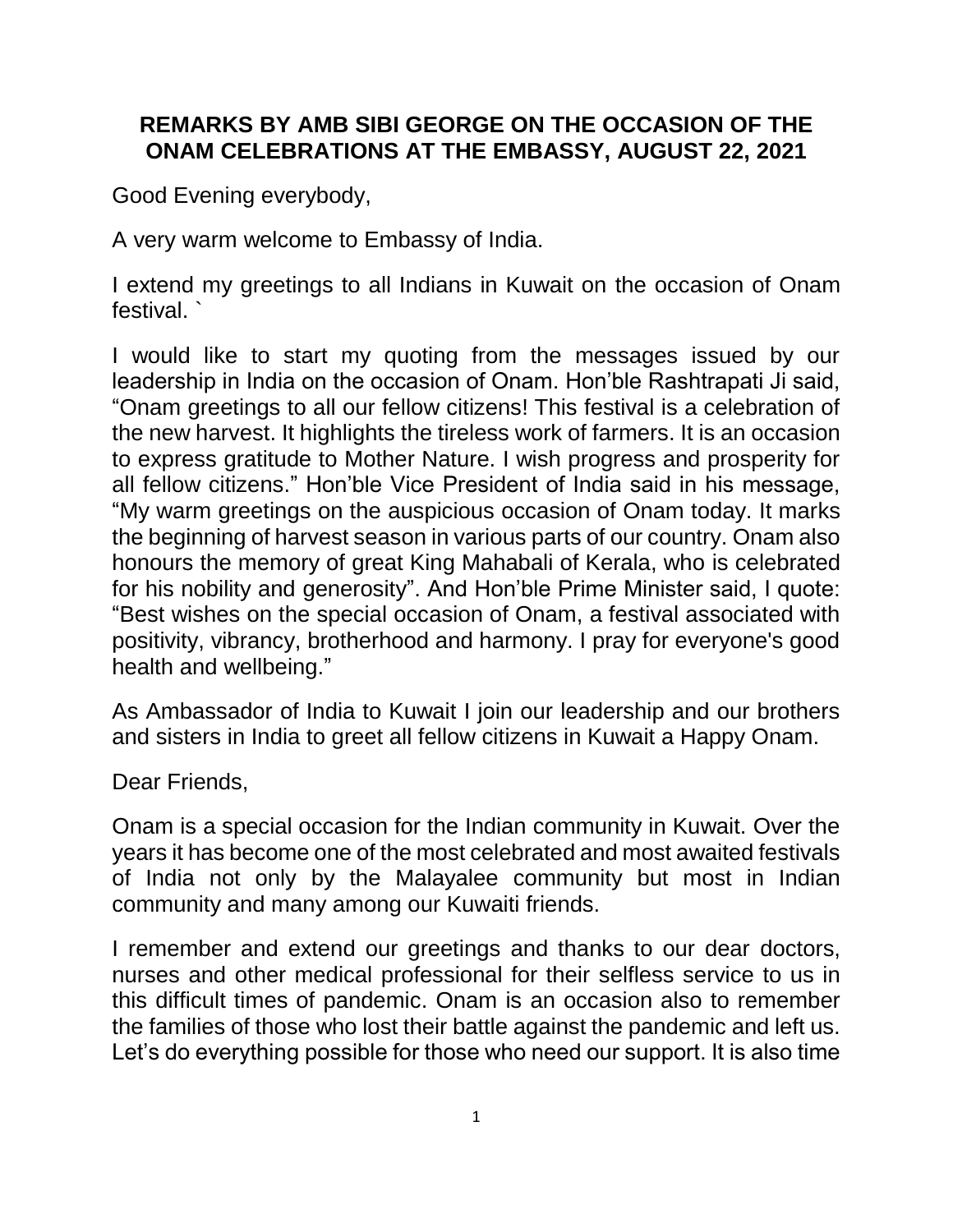to extend our special greetings to our children who used to celebrate Onam festival every year with great enthusiasm.

In the pre-Covid 19 era we used to have several weeks of celebrations. Even now, despite the many challenges of the pandemic, Onam is celebrated with a lot of enthusiasm in families and in smaller groups and yes virtually too. I thank all those who worked hard to make today's celebrations a grand success. A lot of effort has gone into in preparing the pookalam and also in arranging the dance and music. I thank the Cultural Wing and each of those who contributed and participated in the onam celebrations.

Yesterday I had the honour of welcoming fellow Ambassadors in Kuwait for an Onam lunch at India House and showcase our rich and varied cultural diversity. Today morning we celebrated Onam with sharing of Payasam and sweets with each of the visitors at the Embassy and also at our three passport offices. Yesterday our brothers and sisters in shelter too had joined in the celebrations. And today we are celebrating it virtually here.

Dear Friends,

I don't think that anyone in this audience or those of my Malayalee friends listening to us today needs to be told about the civilizational importance of Onam. But there is an audience out there whom we should reach out spreading the message of our rich cultural diversity and festivals like Onam. By celebrating Onam we are celebrating our history, our civilizational ethos, our family values and above all the spirit of vasudaiva kudumbakam that we are all proud of. We have a responsibility to bring up our children and grandchildren realizing and appreciating the values of our festivals like Onam, the values of positivity, vibrancy, brotherhood and harmony that Hon'ble Prime Minister mentioned in his message on Onam.

As citizens of India and proud Indians we also have a responsibility to tell the whole world about our rich culture and traditions. Yesterday when I briefed the Ambassadors of other countries on the origin, tradition and values of Onam, I realized that I need to do more to spread the message of India, among our Kuwaiti friends and also other foreign nationals around us.